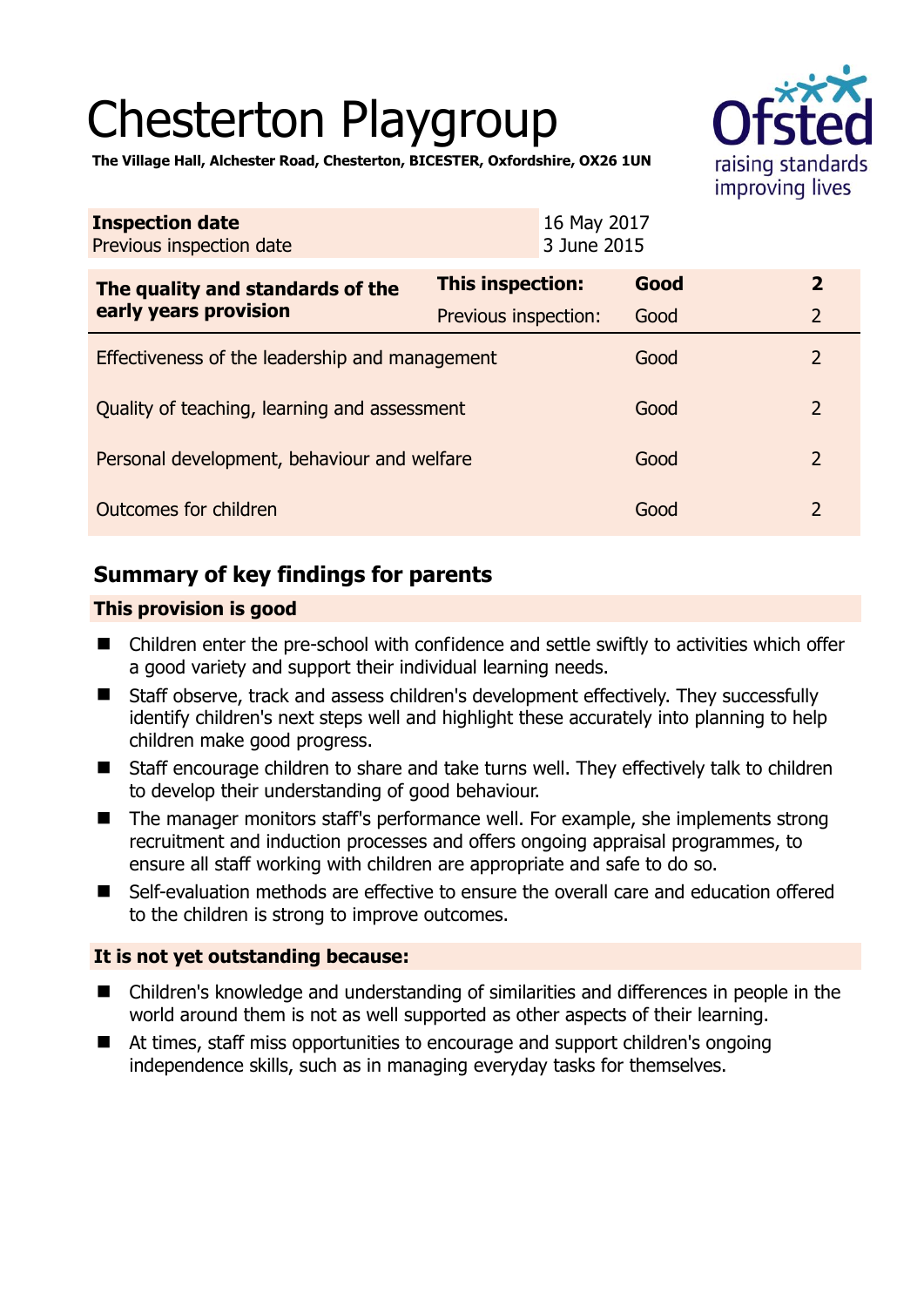# **What the setting needs to do to improve further**

### **To further improve the quality of the early years provision the provider should:**

- extend children's knowledge and understanding of similarities and differences between people and communities
- create more ways to help children manage and build upon their independence skills.

# **Inspection activities**

- The inspector observed activities inside and outside of the pre-school and watched the learning experiences available to children.
- The inspector observed interactions between children and staff, and spoke to children about their experiences.
- The inspector asked staff questions about their work and observed practice with the management team.
- The inspector spoke to some parents and considered their views and opinions about the provision.
- The inspector sampled documentation and completed a joint observation with the manager.

#### **Inspector**

Tracy Bartholomew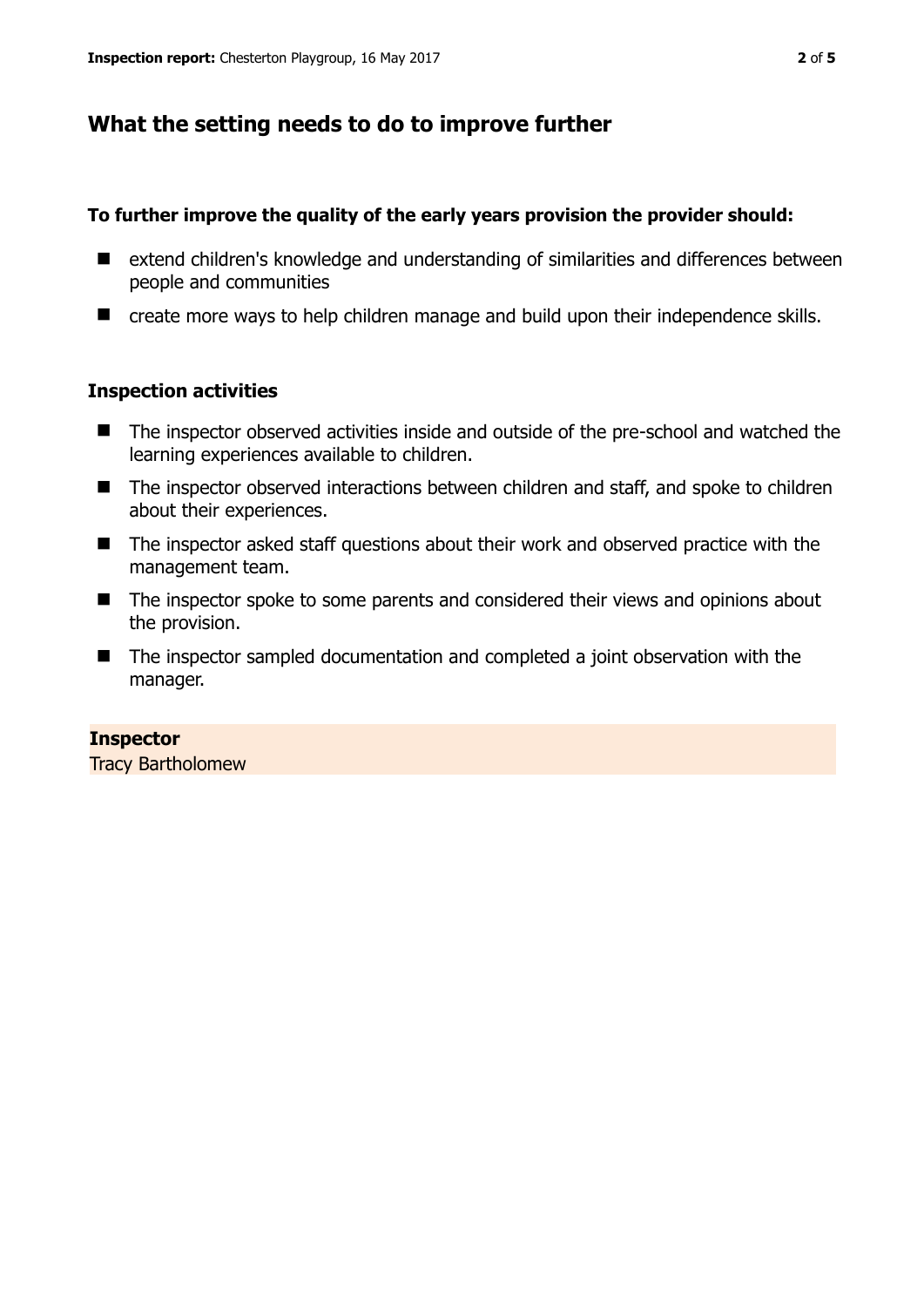# **Inspection findings**

# **Effectiveness of the leadership and management is good**

Safeguarding is effective. Staff have a good understanding of their roles and responsibilities, and are confident in the referral procedures of what to do if they have concerns about a child's welfare. The management team offers good support to the staff, such as peer-on-peer observations and training. For example, staff benefit from regular meetings, which are used to reflect on their practice and highlight any ongoing training and development needs. Recently, staff have had training on observation, assessment and reflective practice, to help them learn how to reflect positively on activities and the benefits of tracking children's development. The management team monitors children's assessments and development well to minimise any gaps in learning.

# **Quality of teaching, learning and assessment is good**

Staff play with and support the children well. They offer good inclusion to all children and encourage their communication and language skills well. For example, children of all ages are welcome to join story times, where staff read and skilfully ask questions about the story, such as to aid their memory and speaking skills. Staff tailor activities to meet the individual needs of the children participating. For example, during a mathematical activity, they help the younger children to learn what order numbers go up in, and encourage older children to write the numbers and match them to the corresponding object. Staff promote children's imaginations well. For example, they encourage children's pretend play as they make meals in the role-play area.

# **Personal development, behaviour and welfare are good**

Staff offer good support to the children through a well-maintained key-person system. They encourage children to be friendly to others and support their social skills well. For example, children chat informally to their friends at mealtimes. Staff provide a welcoming environment for the children. For instance, the room is set up invitingly for the children, with toys and resources for them to explore and play with as they arrive. Staff support children's healthy lifestyles well. For example, all children learn the importance of handwashing before meals and why it is important to eat fruit.

# **Outcomes for children are good**

All children progress well and are well prepared for their next stages in learning. Children show good concentration and enjoy being creative. For example, children have fun investigating with sand and water where they use a variety of pots and containers with which to experiment. Children enjoy exploring and being physically active. For example, children show excitement as they hunt for snails and build them new homes, while others enjoy climbing and experimenting with play equipment.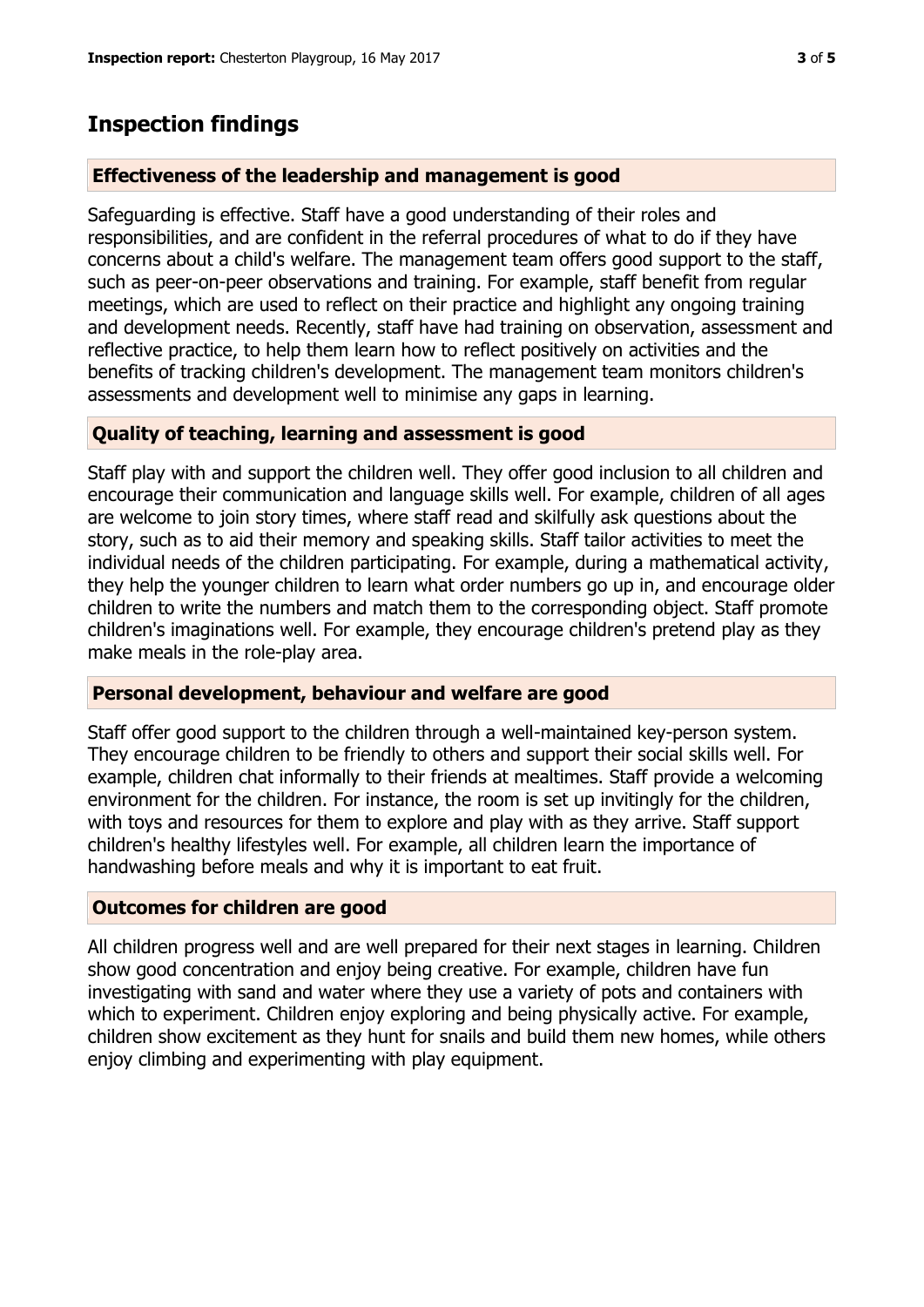# **Setting details**

| Unique reference number                             | EY467410                                                                             |  |
|-----------------------------------------------------|--------------------------------------------------------------------------------------|--|
| <b>Local authority</b>                              | Oxfordshire                                                                          |  |
| <b>Inspection number</b>                            | 1095465                                                                              |  |
| <b>Type of provision</b>                            | Sessional provision                                                                  |  |
| Day care type                                       | Childcare - Non-Domestic                                                             |  |
| <b>Registers</b>                                    | Early Years Register, Compulsory Childcare<br>Register, Voluntary Childcare Register |  |
| Age range of children                               | $2 - 5$                                                                              |  |
| <b>Total number of places</b>                       | 21                                                                                   |  |
| Number of children on roll                          | 37                                                                                   |  |
| Name of registered person                           | Chesterton Playgroup                                                                 |  |
| <b>Registered person unique</b><br>reference number | RP910517                                                                             |  |
| Date of previous inspection                         | 3 June 2015                                                                          |  |
| <b>Telephone number</b>                             | 07722780760                                                                          |  |

Chesterton Playgroup registered in 2013. It operates from the village church hall in Chesterton, near Bicester, in Oxfordshire. It is open on Monday to Thursday from 9am to 3pm, and on Friday from 9am until midday, during term time only. The pre-school receives funding to provide free early education for children aged two, three and four years. The playgroup employs six members of staff, five of whom hold appropriate early years qualifications.

This inspection was carried out by Ofsted under sections 49 and 50 of the Childcare Act 2006 on the quality and standards of provision that is registered on the Early Years Register. The registered person must ensure that this provision complies with the statutory framework for children's learning, development and care, known as the early years foundation stage.

Any complaints about the inspection or the report should be made following the procedures set out in the guidance 'Complaints procedure: raising concerns and making complaints about Ofsted', which is available from Ofsted's website: www.gov.uk/government/organisations/ofsted. If you would like Ofsted to send you a copy of the guidance, please telephone 0300 123 4234, or email enquiries@ofsted.gov.uk.